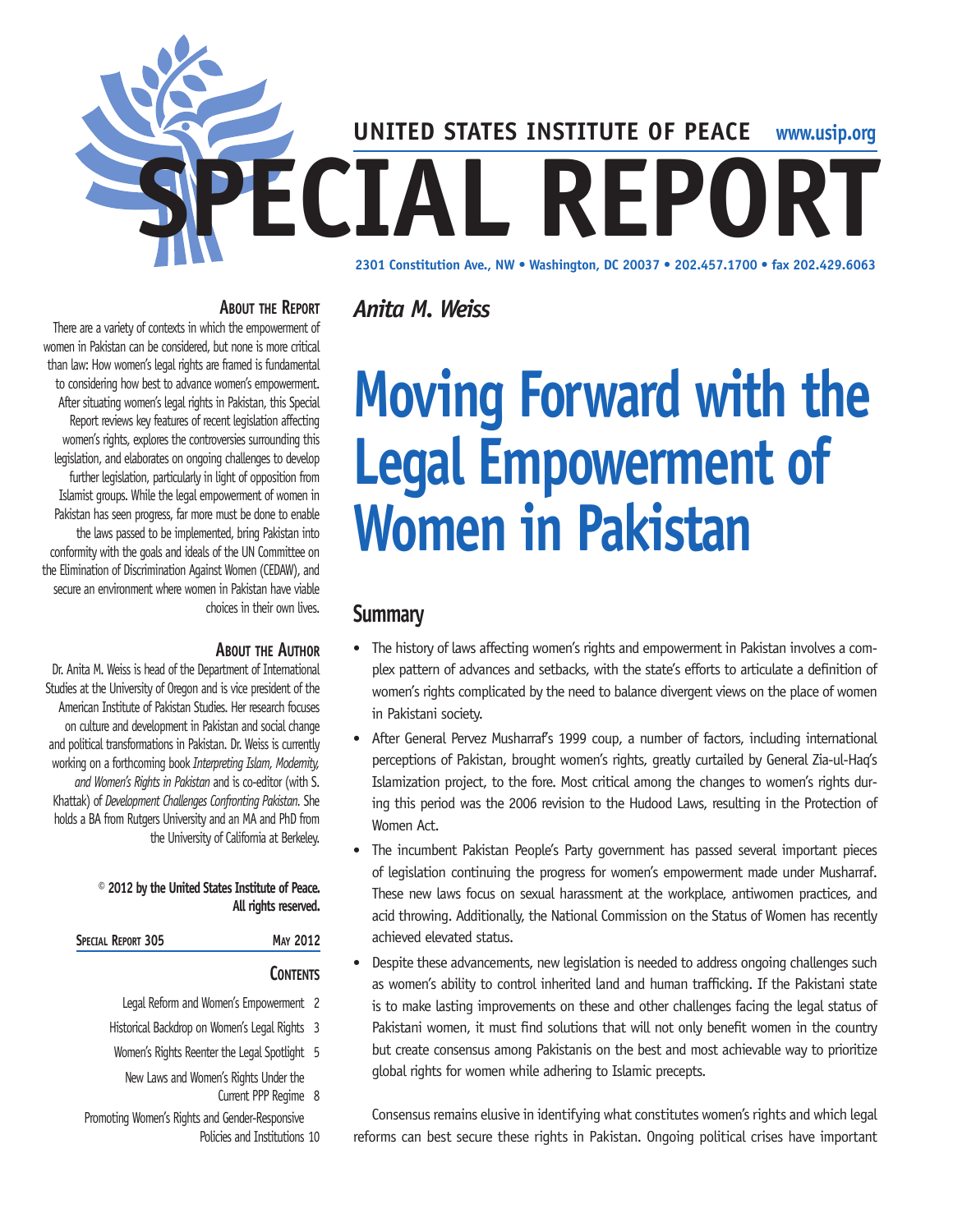#### **About the Institute**

The United States Institute of Peace is an independent, nonpartisan institution established and funded by Congress. Its goals are to help prevent and resolve violent conflicts, promote postconflict peacebuilding, and increase conflict management tools, capacity, and intellectual capital worldwide. The Institute does this by empowering others with knowledge, skills, and resources, as well as by its direct involvement in conflict zones around the globe.

#### **Board of Directors**

**J. Robinson West** (Chair), Chairman, PFC Energy • **George E. Moose** (Vice Chairman), Adjunct Professor of Practice, The George Washington University • **Judy Ansley,** Former Assistant to the President and Deputy National Security Adviser under President George W. Bush • **Eric Edelman,** Hertog Distinguished Practitioner in Residence, Johns Hopkins School of Advanced International Studies • **Kerry Kennedy,**  President, Robert F. Kennedy Center for Justice and Human Rights • **Ikram U. Khan,** President, Quality Care Consultants, LLC • **Stephen D. Krasner,** Graham H. Stuart Professor of International Relations, Stanford University • **John A. Lancaster,** Former Executive Director of the National Council on Independent Living • **Jeremy A. Rabkin,** Professor, George Mason School of Law • **Judy Van Rest,** Executive Vice President, International Republican Institute • **Nancy Zirkin,** Executive Vice President, Leadership Conference on Civil Rights

#### *Members Ex Officio*

**Michael H. Posner,** Assistant Secretary of State for Democracy, Human Rights, and Labor • **James N. Miller,**  Principal Deputy Under Secretary of Defense for Policy . **Nancy McEldowney,** Acting President, National Defense University • **Richard H. Solomon,** President, United States Institute of Peace (nonvoting)

The views expressed in this report do not necessarily reflect the views of the United States Institute of Peace, which does not advocate specific policy positions.

To request permission to photocopy or reprint materials, e-mail: permissions@usip.org ramifications for promoting legislation to secure women's rights, including banning forced marriages and marriage in exchange for vengeance, reversing discriminatory inheritance practices, and countering sexual harassment and domestic violence. The current Pakistan People's Party (PPP) administration actively uses the rhetoric of advocating for women's empowerment, but its track record in advancing these rights thus far remains limited. Many of the recent legal reforms associated with ensuring women's rights clearly are counter to what the majority of Islamist political groups argue is necessary to secure them.

The empowerment of women in Pakistan can be considered in a variety of contexts, but none is more critical than law: how women's legal rights are framed is fundamental to considering how best to advance women's empowerment. After describing women's legal rights in Pakistan, this report reviews key features of recent legislation affecting women's rights, explores the controversies surrounding this legislation, and elaborates on ongoing challenges to develop further legislation, particularly in light of opposition from Islamist groups. Achievements thus far have qualitatively moved forward the legal empowerment of women in Pakistan, but far more must be done to enable the laws passed to be implemented, bring Pakistan into conformity with the goals and ideals of the UN Committee on the Elimination of Discrimination Against Women (CEDAW), and create an environment in which all women in Pakistan, regardless of class, can make viable choices in their lives.

## **Legal Reform and Women's Empowerment**

The very concept of women's rights elicits disparate, conflicting images in contemporary Pakistan. What constitutes women's rights, who defines them, and where responsibility lies for ensuring them is highly contested, and there appears to be little room for compromise among the contending sides. To some extent, the tension has existed since Pakistan's founding, but the past few years have seen the disagreements destabilize Pakistan's political and social cohesiveness. The state has undertaken the difficult task of constructing culturally appropriate definitions of women's rights as well as culturally acceptable mechanisms for implementing them, but with problematic results. Thus Pakistan persists as an amalgamation of often contradictory political enterprises, with two cohesive strands articulating divergent views on the rights of women and rhetoric to incorporate more laws and institutions derived from Islam.

The state's efforts to define women's rights are compelling, especially considering that the prevailing social climate—since at least 1979 if not before—has set the discourse within an Islamic framework. Pakistan's traditional context, which encourages women to remain in the home, was strengthened under General Zia-ul-Haq's government. His Islamization program, initiated in 1979, as well as the proliferation of *deeni madaris* (religious schools) throughout the country further excluded women from public life. Women found themselves in a weakened position and at a marked disadvantage in Pakistan's national arena; the legal structure resulting from the Islamization program placed women in decidedly unequal political positions to men. On the other hand, 1979 also saw the formation of the Women's Division—the precursor to the now-devolved Ministry of Women's Development—further aggravating the contradictory stances in Pakistan regarding women's rights. These institutions represent markedly different visions for women's rights in Pakistan, and there has been no substantive internal debate to clarify the contradictions and articulate more clearly what women's rights should look like. The argument over what constitutes acceptable roles and rights for women finds different constituencies deeply divided. The debate has been particularly pointed over the past few years as Pakistan has returned to reserving parliamentary seats for women, revised the Hudood Laws that resulted in the Protection of Women Act 2006, and submitted and successfully defended its CEDAW report before the Division for the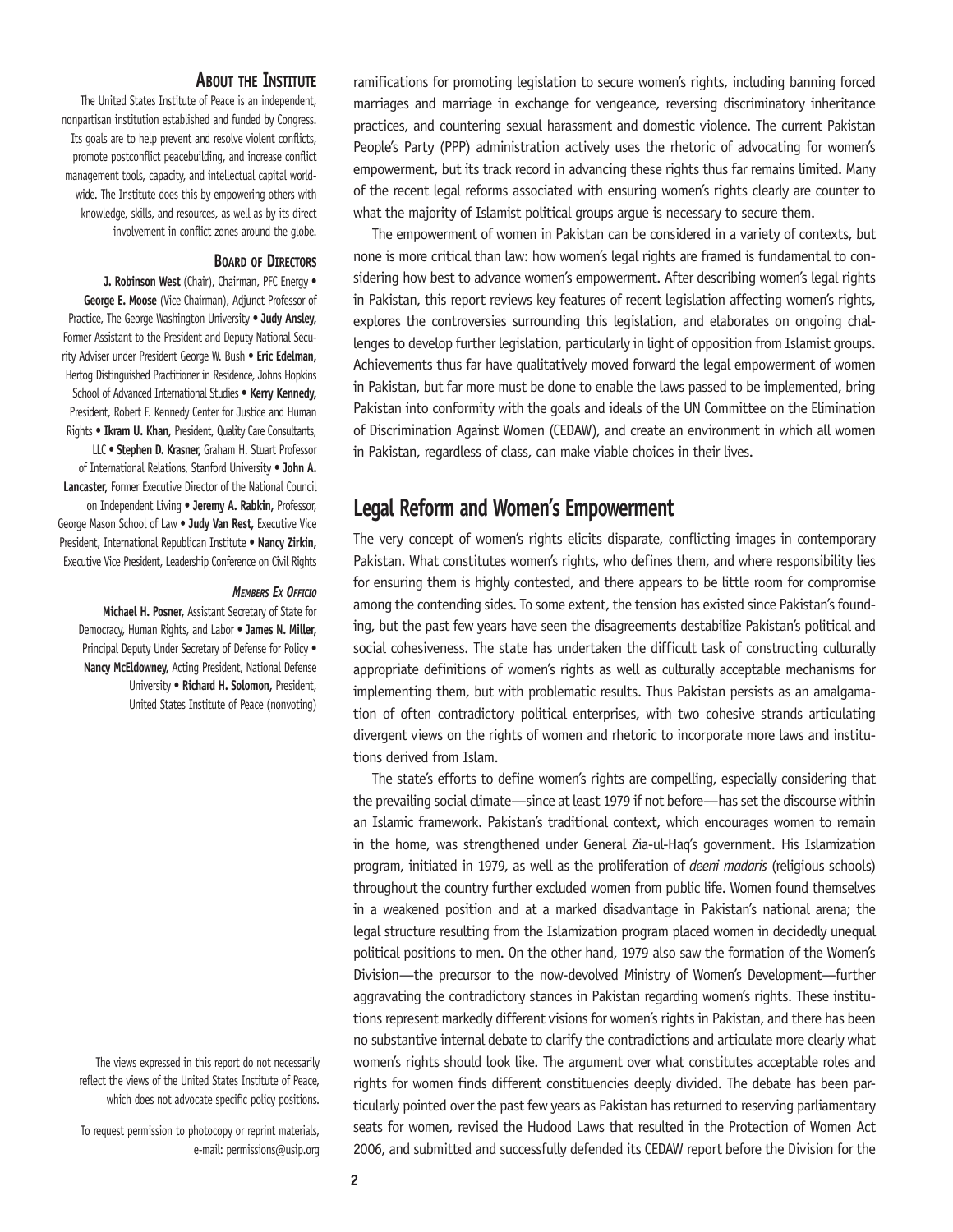Advancement of Women at the United Nations in spring 2007. Meanwhile, terrorists continue to attack girls' schools and seek to limit women's actions and rights in very violent ways, and a recent decision of the federal Shariat Court declared four sections of the Protection of Women Act un-Islamic and therefore unconstitutional.<sup>1</sup>

Culture and religion are inextricably intertwined in many ways in Pakistan, and there is a great deal of confusion over where lines can be drawn between them. Members of the Sipahe-Sahaba, the Jama'at-i-Islami, the Pakistan Taliban,2 and many graduates of *deeni madaris*  (religious schools) experience their Muslim identity as inseparable from other parts of their culture. Thus, things not in accordance with cultural norms, values, or practices are often considered as contradicting Islam. Alternatively, members of various women's rights groups such as Shirkat Gah, Simorgh, and the Aurat Foundation engage in activist research addressing the rise in domestic violence, female education, and women's political participation, questioning Islam's jurisdictional space in the contemporary political sphere. These groups challenge notions that women's rights need to be limited by Islamic injunctions.

The quandary over ensuring women's rights in Pakistan is closely tied to the need for a consensus that women in Pakistan have a right, in the words of Moroccan sociologist Fatima Mernissi, to design a future instead of just growing old.<sup>3</sup> Sometimes this means enforcing specific rights that women are presumed to enjoy in Pakistan because they are in accordance with *sharia*, such as retaining inherited land or divorcing abusive husbands, and establishing new rights to protect women from traditional practices such as *swara* and *karo-kari*, 4 domestic and public violence, and other practices through which women bear the consequences for wrongs committed by others.

For the state, finding a way to balance these opposing political forces in Pakistan is challenging as it confronts its own progressive and Islamist oppositions. What is acceptable within Islam—especially pertaining to women and their rights—may not be acceptable within prevailing cultural constructs, and it is unclear which arena will win out as the defining social construct that frames women's rights. This process, replete with its own contradictions, is still evolving. This report thus informs larger theoretical questions about the relation between gendered citizenry and the modern state, particularly in Muslim contexts, and how local transformations have global underpinnings. Pakistan is grappling with the construction of what can be termed gendered modernity, whereby the country becomes increasingly urban with greater numbers of educated women, many of whom are no longer willing to tolerate discriminatory social practices and laws—even as conservative religious groups aggressively promote seemingly irreconcilable stances on women's rights.

Ensuring rights is only possible when they are supported by laws and policies that enshrine and enforce them; hence the importance of examining Pakistan's legal framework. It is in this domain, therefore, that this report concentrates. The most critical arenas impacting women's legal rights in Pakistan today lies in developing legislation affecting women's general rights as citizens and family members; women's economic rights and opportunities to earn an income; ensuring women's safety as they enter public domains; and establishing new laws to protect women from harmful and discriminatory traditional practices. Implementing the laws is obviously important, but implementation only becomes a concern once the laws exist. The crossroads Pakistan has reached is an important one. What has this elected government prioritized—and what can and will it prioritize—to promote women's rights?

## **Historical Backdrop on Women's Legal Rights**

At Pakistan's founding in 1947, there was little legal distinction between the rights that women and men enjoyed, consistent with the larger contours of the state's project to ensure *The quandary over ensuring women's rights in Pakistan is closely tied to the need for a consensus that women in Pakistan have a right . . . to design a future instead of just growing old.*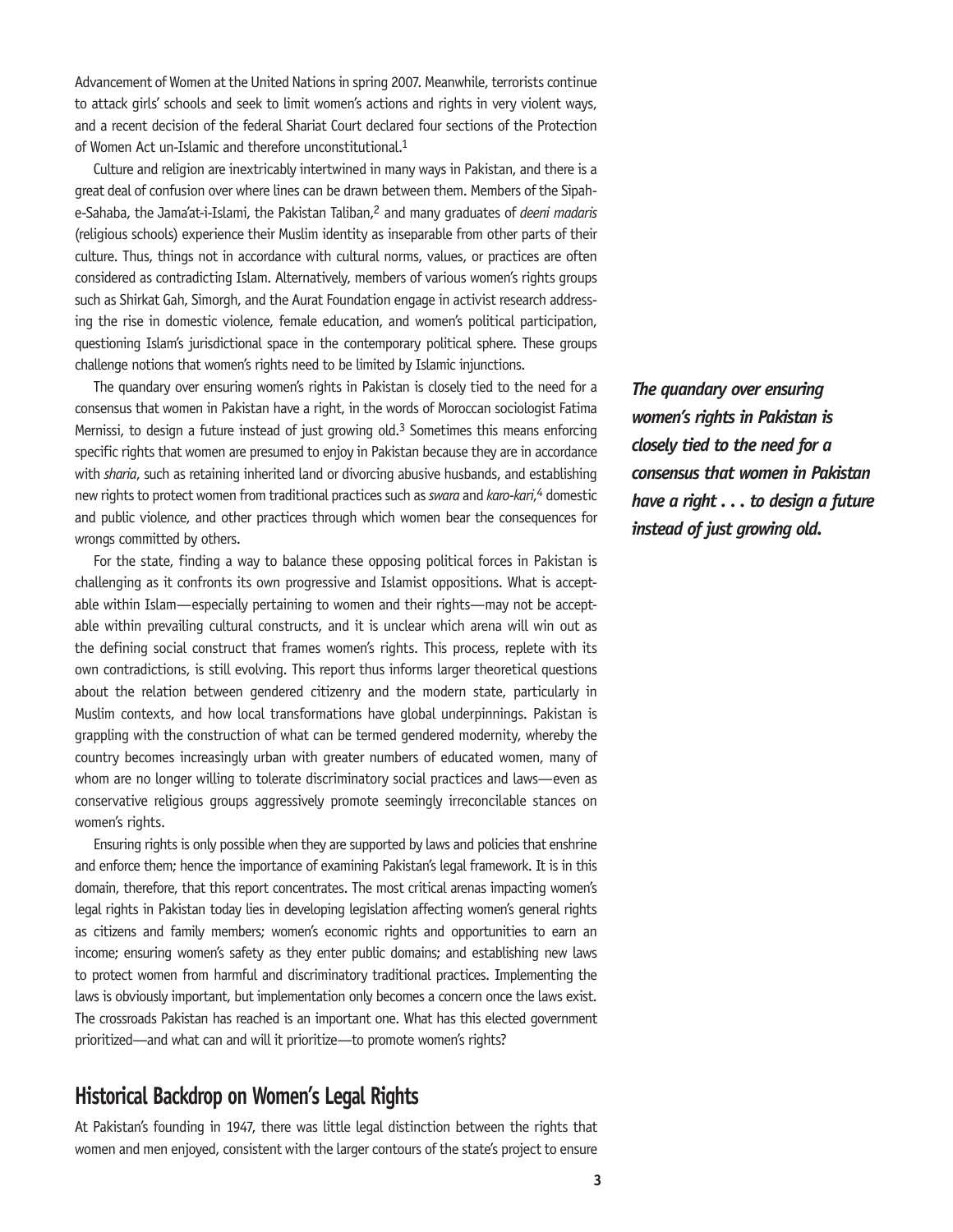the country's existence in the decade following partition. Ideological concerns such as those that rose to prominence in the 1970s and 1980s were a luxury Pakistan could not afford in the 1950s, when it faced threats to its survival.

In Pakistan's quest to become a recognized member of the international community, the state became party to a number of UN human rights instruments. One of the first was the 1953 Convention on the Political Rights of Women.5 In the late 1950s, in the decision to ratify the UN Convention on the Consent to Marriage, Minimum Age for Marriage and Registration of Marriage, the state, under Field Marshal Ayub Khan (1958–69), saw it as an opportunity to modify Pakistan's legal framework and modernize the country. The task at hand—how to ensure women's rights within the family—offered Pakistan a chance to craft distinct legislation. This opportunity resulted in the 1961 Muslim Family Laws Ordinance (MFLO).

The MFLO gives economic and legal protection to women by regulating marriage and divorce and restraining polygamy. It requires registration of all marriages, the written permission of a man's wife (or wives) to be presented before an arbitration council to decide if the man may marry again, the abolition of divorce by simple repudiation (*talaq*), and other safeguards for women in the event of divorce. With the MFLO, for the first time, the Pakistani state guaranteed women's rights in the country through codified safeguards. Women activists were so jubilant following the passage of this legislation that they are said to have showered Ayub Khan's car with rose petals when he came to Karachi.

The next major legislation affecting women's legal rights in Pakistan was its 1973 constitution, which advanced women's legal rights in the country on a number of fronts. It affirms in its fundamental rights and principles that the state is committed to eliminating exploitation. Article 25 (1) guarantees that all citizens are equal under the law and are entitled to equal protection of law; Article 25 (2) adds, "There shall be no discrimination on the basis of sex." Article 27 prohibits discrimination on the basis of sex, race, religion, or caste for government employment. Finally, Article 34 in the principles of policy section states that "steps shall be taken to ensure full participation of women in all spheres of national life," and Article 38(a) adds that it is the responsibility of the state to "secure the well-being of the people, irrespective of sex, caste, creed, or race, by raising their standard of living."6

Six years later, however, General Zia-ul-Haq's restructuring of Pakistani national identity placed previously unimagined limitations on women's personal and professional lives. On February 2, 1979, a year and a half after coming to power in a coup d'état, Zia declared that he would again delay elections to follow a higher mandate and ensure that all laws in Pakistan conformed with Islamic precepts and principles. Zia-ul-Haq's introduction of an "Islamic system in the country"<sup>7</sup> created a unique controversy, as the state never initiated a public discussion on what such a system would entail, and in doing so, superseded the constitutionally mandated Council of Islamic Ideology, which was tasked to define such a system. The Hudood Laws, heralded as the foundation of Zia's new system but essentially just a new penal code, focused on enforcing punishments for distinct crimes explicitly outlined in *sharia*, such as theft of private property, the consumption of intoxicants, and adultery and fornication (*zina*). The most heated controversy concerned the last element, both because the ordinance governing it made no legal distinction between adultery and rape and because the structure of enforcement discriminated against women.<sup>8</sup> Four years later, Zia's government promulgated the Law of Evidence, which critics charged would disallow women from testifying at all in certain cases and would cause their testimony in other cases to be irrelevant unless another woman corroborated it. The restrictions on women's testimony have been upheld only in cases concerning economic transactions, but the law broke new legal ground in Pakistan in that it clearly gave men and women different legal rights, underscoring that the state did not regard women and men as equal actors.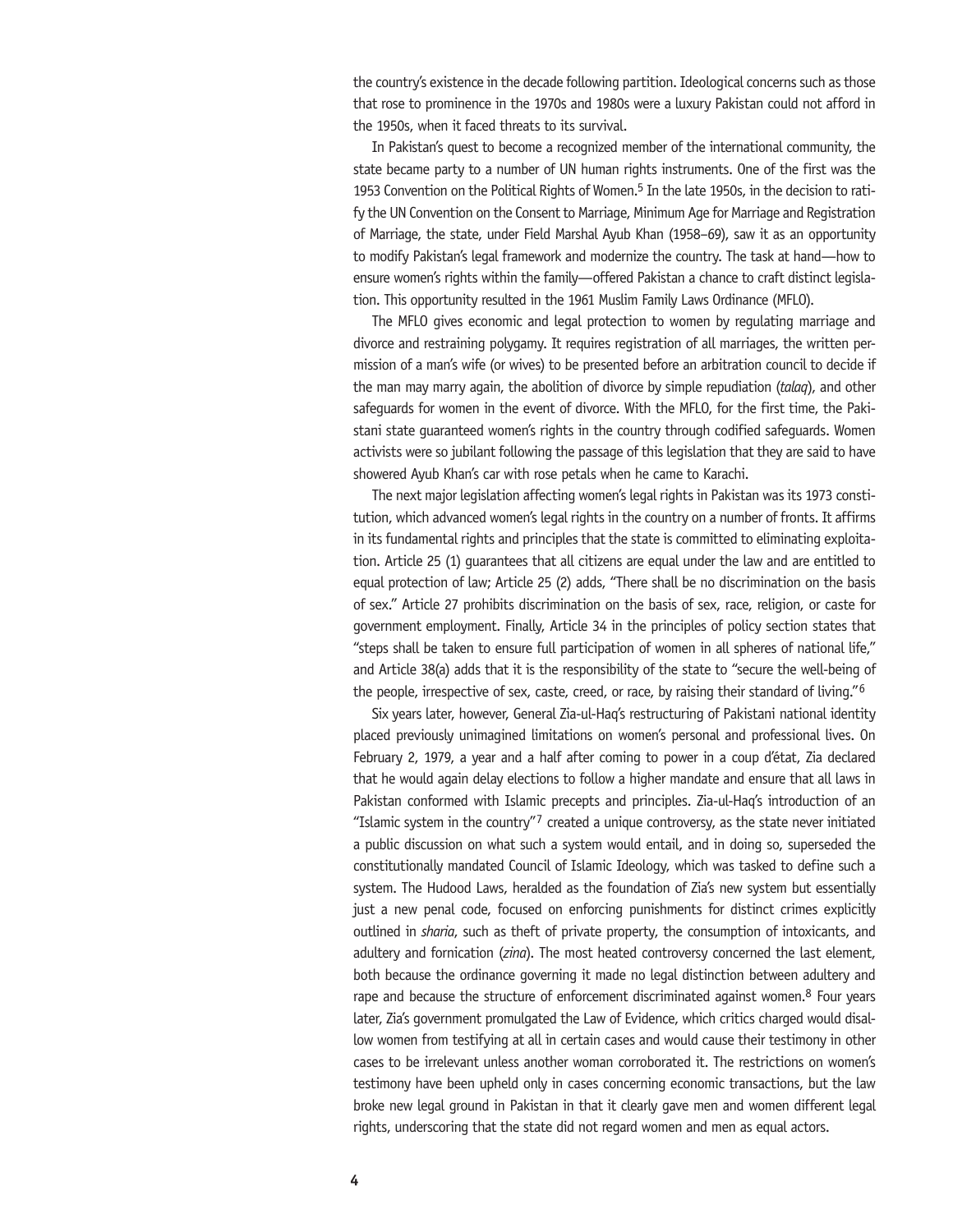In the same year the government introduced its Islamization program, it also established the Women's Division. The division's creation is emblematic of the country's struggle to resolve the conflict between the push toward modernity and the pull of redefined tradition: concurrent with codifying inequalities between men and women, the state actively began seeking means to improve women's standard of living to be on par with international standards. The Women's Division's successor, the Ministry for Women's Development, was instrumental in preparing Pakistan's national report for the United Nations' 1995 4th World Conference on Women in Beijing, as well as the follow-up project to implement the promises made in Beijing, entitled the *National Plan of Action*. It also helped prepare the Beijing +5 Report for the May 2000 conference at UN headquarters and monitored Pakistan's progress in implementing CEDAW.9

Pakistan began to turn its attention back to women's rights in the 1990s, predominantly through actions aimed at an external audience. Pakistan became a state party to the UN Convention on the Rights of the Child in 1990 and signed on to the 1993 Vienna Declaration recognizing women's rights as human rights,<sup>10</sup> the 1994 Cairo Population and Development conference's Programme of Action, and then to the 1995 *Platform for Action* in Beijing.

In 1994, when Pakistan was preparing its national report for the upcoming Beijing conference, Pakistan's senate decided to establish a "high-powered commission" to review the country's laws as "a step toward ending the grosser iniquities against women." The resultant *Report of the Commission of Inquiry for Women* starkly condemned conditions that existed for women in Pakistan at that time:

> There is a widespread misconception about the place Islam accords to women, which is not just a distortion spread in the West but it exists even among the intelligentsia in the Muslim World, including Pakistan. It is believed that Islam relegates women to an inferior status; it confines them inside the four walls of their homes; and it restrains them from taking up employment outside their homes or running their own business. This is wholly contrary to fact.<sup>11</sup>

Quite provocatively for that era, the report notes that many of the derogatory laws and customs in Pakistan are, unfortunately,

> justified in the name of Islam or have been introduced as Islamic laws when clearly they are retrograde customs and traditions, or ill-informed interpretations that bear no relation to the divine design. This distinction has to be clarified once and for all. Ambiguity allows obscurantist elements to re-open debate on settled fundamental principles, and gives rise to insecurity among women within and to an extremely adverse image abroad.12

During the governments of Benazir Bhutto and Nawaz Sharif (1988–99), however, little was done to correct the ambiguities the commission identified. The absence of attention to women's rights during Bhutto's first term as prime minister—she was the first woman to serve in this role—disappointed many who had expected her to pass new legislation or repeal the Hudood Laws given her campaign promises. Political exigencies subordinated these women's rights promises to other political maneuvers; Bhutto's resolve to release women imprisoned under the Hudood Laws was limited to those already sentenced and did not affect the vast majority of women who were awaiting trial.13

## **Women's Rights Reenter the Legal Spotlight**

Women's rights legislation came under new scrutiny following General Pervez Musharraf's rise to power in a coup d'état in October 1999. Musharraf provided a glimpse of his future priorities by appointing a female activist as minister of state for education and the popular social activist Omar Asghar Khan to his cabinet. Shortly before Musharraf's government was finally ready to file Pakistan's first CEDAW report,<sup>14</sup> al-Qaeda carried out its terrorist attacks on September 11, 2001, and the war in Afghanistan began. While considering various strategies and priorities to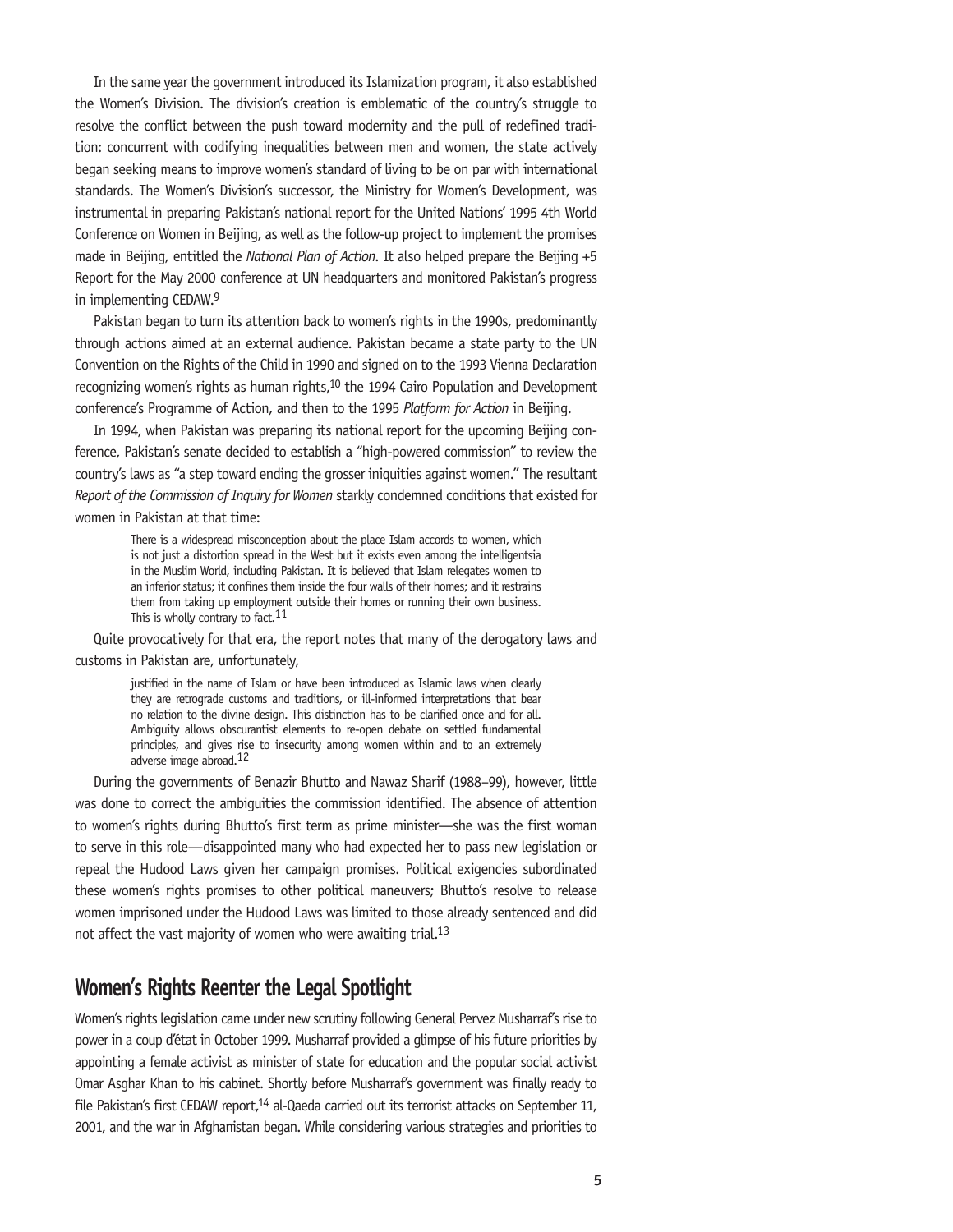promote women's rights in Pakistan, the state determined it had to take a step back and first articulate a national policy on women.<sup>15</sup> In the latter half of 2001 and in 2002, it held provincial meetings with local stakeholders—government bureaucrats, elected officials, and activists—to create consensus on key themes to promote women's empowerment. However, the language resembles the requirements of CEDAW, using the terminology of "creating enabling conditions," which suggests that the Pakistani government's concerns were more with its international reputation than with promoting substantive domestic transformation.

The provincial meetings affirmed that Pakistan did not condone discrimination against women at the constitutional level. However, agreement on the definition of what constitutes women's rights appeared to end when some legislators attempted to introduce more specific, acceptable laws. As traditional views toward women's roles in society were being championed in many domains—for example, in the Jama'at-i-Islami's ongoing opposition to the 1961 Muslim Family Laws Ordinance—substantive changes were simultaneously occurring throughout the country in social practices, orientations, and values. Across class and regional lines, greater numbers of females were being educated, driving automobiles, entering the workforce, and standing for election in local contests. Conflicting images regarding the place and power of women were now having widespread social, economic, and political consequences.

On March 8, 2002—International Women's Day—Musharraf announced the establishment of an autonomous National Commission for Women and offered that, with the passage of time, Pakistan would gradually see an increase in the number of seats reserved for women in national and provincial assemblies. He noted the concrete steps his government had already taken to ensure the representation of women in the country. They had reserved 180 seats for women in national and provincial assemblies, a third of seats in local government elections likewise had been reserved, and now the National Commission for Women would work "for the protection of women's rights in the country." $16$  He also announced a three-month amnesty for women prisoners involved in minor crimes, which affected the large number of women detainees incarcerated under *zina* charges under the Hudood Laws.17 These laws were increasingly condemned internationally and were criticized in many reports on human rights violations. A U.S. Department of State report on Pakistan contended that

> Women frequently are charged under the Hudood Ordinances for sexual misconduct, such as adultery. A Hudood law meant to deter false accusations is enforced weakly, and one human rights monitor claimed that 80 percent of adultery-related Hudood cases are filed without supporting evidence. In 1998, approximately one-third of the women in jails in Lahore, Peshawar, and Mardan were awaiting trial for adultery; that percentage likely remains accurate. Most women tried under the ordinance are acquitted, but the stigma of an adultery charge alone is severe.<sup>18</sup>

That being raped in Pakistan could itself be a crime hurt Pakistan's global image immensely. Musharraf's government passed laws to rectify this poor image, including the Criminal Law (Amendment) Act of 2004 (enforced in early 2005)—popularly referred to as the "honor killing law," $19$  as it enhanced punishments for honor killings as a deterrence followed by the federal government's efforts to modify the Hudood Laws by passing the Protection of Women Act 2006,<sup>20</sup> placing the crimes of rape and adultery back into Pakistan's penal code. The act of *being* raped was finally no longer a crime in Pakistan.

The Protection of Women Act was the culmination of the women's rights activism that had begun shortly after Zia introduced his Islamization program in early 1979. Reform of the Hudood Laws had been set in motion when Pakistan became party to the CEDAW Convention in 1996, pledging to review existing laws and social institutions to eliminate discrimination against women. But little was done until Musharraf's government revived the issue of women's empowerment as a key component of its policies to promote Pakistan's progress. In all, Musharraf's quotas for government seats amounted to 5 percent for women in government service (now 10 percent), 17 percent for women in national and provincial parliaments, and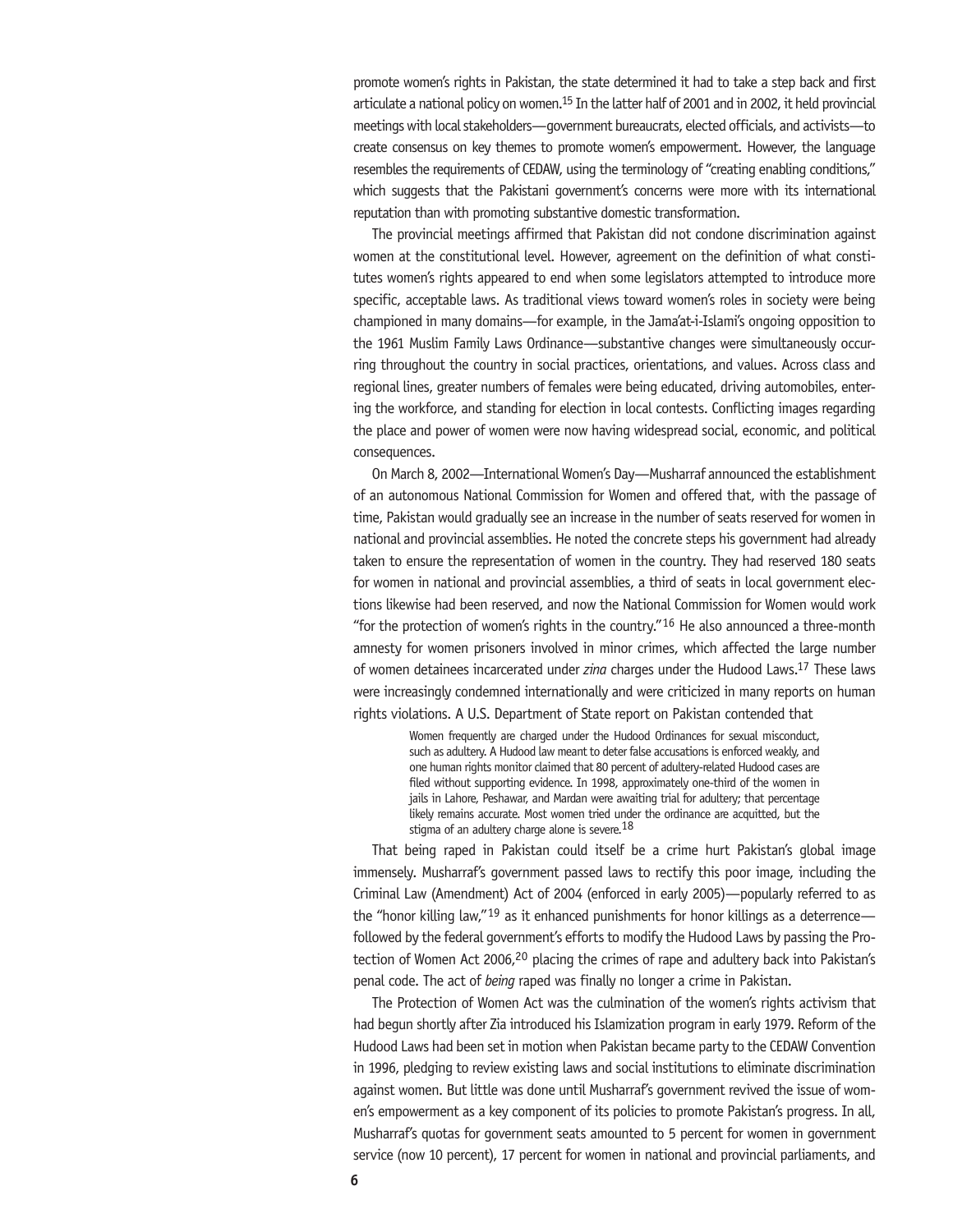33 percent for women in most tiers of local government. It formalized the National Commission on the Status of Women, sought national consensus on a National Policy on Women, and set in motion a series of reforms to promote women's rights consistent with the global norms articulated in the CEDAW Convention.

Musharraf's reforms are not surprising. In the 1960s, Ayub Khan's vision was to modernize Pakistan, especially in promoting economic development and the writ of the state. Providing women with immutable rights—especially in marriage, divorce, inheritance, and custody—was essential to promoting this transformation. Zia-ul-Haq in the 1970s and 1980s symbolically moved Pakistan closer to the Middle East, not by prioritizing *sharia*, but by incorporating laws and practices that had not been a part of Muslim traditions in South Asia. South Asian women historically have had greater agency than their Arabian counterparts— Hanafi *fiqh* (jurisprudence) ensures this more than the Hanbali and its Wahhabi derivative do—but in the state's quest to find a basis of legitimacy for itself, it trod on the legal rights of women.21 In strengthening women's rights, Musharraf's goals were quite similar to Ayub Khan's, but the work was done in a very different global context.

First, as a global community, no nation can move forward and prosper without bringing its women along in the process, as Pakistan's founder, Quaid-e-Azam Muhammad Ali Jinnah, averred in 1947. Educated women have smaller, healthier families and contribute economically, politically, and socially to their countries. Second, the pervasive globalization of the economy limits any one country's ability to assert itself in external economic negotiations; the more a local economy can strengthen itself—which includes incorporating qualified women into the mix—the better its prospects when it looks outward. Finally, in the wake of September 11, Pakistan was forced to reconsider its place in the global community.

Musharraf's promotion of women's rights thus can be seen as an effort more to improve Pakistan's standing in the international community than to improve women's legal standing in Pakistan. Musharraf's government often used language that resembles the requirements of CEDAW, such as the aforementioned terminology of "creating enabling conditions." Domestic friction, however, between the conflicting images regarding the place and power of women in Pakistani society complicated the process of developing specific and articulate laws capable of addressing international and domestic expectations. While Pakistan did not condone discrimination against women at the constitutional level, how could it set about and develop workable and acceptable laws?

The process to modify the Hudood Laws began in June 2006 when Musharraf's government invited four "esteemed religious scholars" to develop recommendations to amend them.22 By the end of the month, the Council of Islamic Ideology had recommended the state rewrite the Hudood Laws "to conform with the intents of Qur'an, Sunnah, and Sharia"23 and incorporate the reframed law in Pakistan's penal and criminal procedure codes. Musharraf then directed the council to draft a formal amendment to the Hudood Laws. In the following weeks, debates were held throughout the country with the general consensus that the laws had to be reformed, especially those concerning *zina*. 24 By early August, the federal cabinet approved draft amendments and set up a five-member ministerial committee to table it in the national assembly. A key priority was the removal of *zina bil jabr* (adultery without consent) entirely, and the movement of the provision regarding *zina* to Pakistan's penal code. Provisions would be included to prevent malicious, baseless charges of *zina*, and if a charge filed would be found to be groundless (or if the woman was not found guilty), the charge of *qazf* (false accusation of *zina*) would then apply to the person making the charges.

The federal government tabled the bill—the Protection of Women Bill 2006—on August 20, 2006. Opposition Islamist political parties, led by the Jama'at-i-Islami, lodged an immediate outcry against the reforms, charging that the Hudood Laws were a viable

*Domestic friction between the conflicting images regarding the place and power of women in Pakistani society complicated the process of developing specific and articulate laws capable of addressing international and domestic expectations.*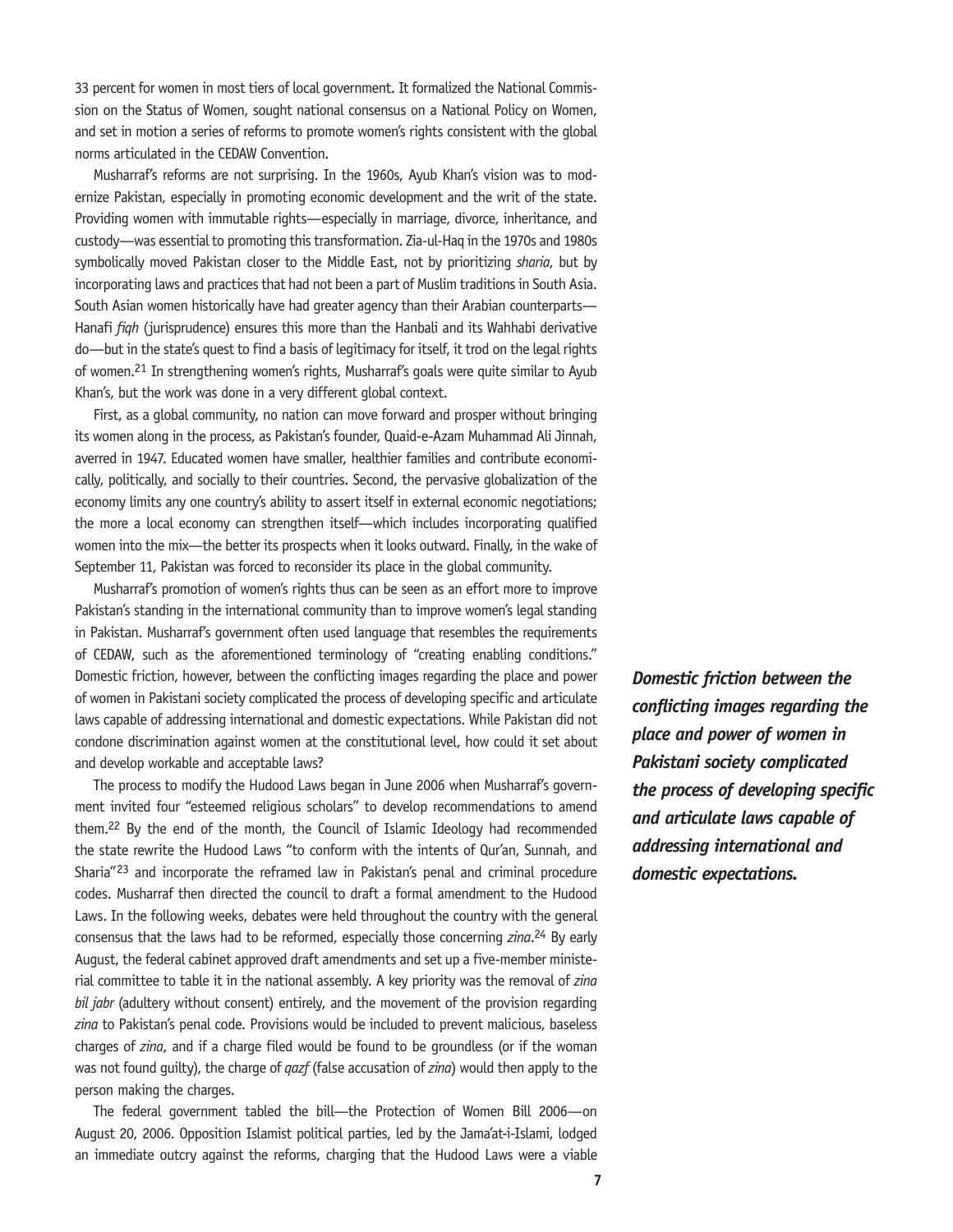Islamic document and that the reforms "would encourage adultery in society and would further increase obscenity, vulgarity, and western culture in Pakistan."<sup>25</sup> In response to the Jama'at's protests, the national assembly charged that a select committee would review all thirty clauses of the bill; most political parties supported this, except for the Jama'at and its allies. Jama'at leaders claimed that the bill would cancel the Hudood Laws without providing any protection to women; through the bill, Pakistan was being Westernized; and Musharraf was "targeting the Islamic ideology, the Two Nation theory and the sovereignty of Quranic laws in the name of so-called enlightened moderation only to please the U.S."<sup>26</sup> Identity politics seem to have motivated these charges. Ultimately however, Musharraf prevailed, and the bill became law in November 2006.

A third initiative on women's rights—the Prevention of Anti-Women Practices (Criminal Law Amendment) Bill 2006—sought to end the "social, political, and religious excesses against women" by banning practices such as forced marriages, marriage in exchange for vengeance, and deprivation of women's inheritance. The national assembly decided to cease its review of the bill, first submitted in February 2007, two years later in spring 2009, a year after the PPP came to power. The assembly claimed that the bill was insufficient and poorly scripted and that other legislation would instead be forthcoming.

## **New Laws and Women's Rights under the Current PPP Regime**

Fall 2007 was a politically controversial period in Pakistan. Amid the antagonisms raised by the lawyer's movement to reinstate Chief Justice Iftikhar Chaudhry the previous summer,<sup>27</sup> renewed concerns about Musharraf's constitutional legitimacy to contest the presidential election, and the return of both Benazir Bhutto and Nawaz Sharif, leaders of the two largest political parties in Pakistan in advance of the upcoming elections, new initiatives to promote women's rights were set aside. On November 3, 2007, Musharraf issued a proclamation of emergency and suspended the 1973 constitution. This move proved to be his undoing, and he had resigned from the army by the end of the month (though he retained his position as president). Benazir Bhutto was assassinated the next month, on December 27, leaving a political void and postponing the January 2008 elections to February.

Ongoing political crises have important ramifications for promoting laws to ensure women's rights. Many of the legal reforms of the late 2000s clearly counter what the majority of Islamist political groups argues is necessary to secure women's rights. These groups would agree that studying the Qur'an and the *sunnah* and following the dictates of Islam more closely is valuable for women, and that anything more may expose them to ideas that are *shirk* (unacceptable beliefs) and disrupt households and the wider community. In interviews I conducted in Islamabad in 2008 at the al-Huda Centre, which provides education to women consistent with ideas that most political Islamist groups would support, its staff were quite clear about their views on protecting women's rights.<sup>28</sup> These rights include the right to love as a daughter and a wife, the right of inheritance, and the right to learn (to gain knowledge), which, as laid out in the *hadith*, is an obligation of every Muslim. These various groups emphasize reinforcing traditional norms of propriety and female subservience over debating women's other rights within their communities.

In contrast, soon after coming to power in February 2008, the PPP government declared that it would promulgate a national domestic violence act and address sexual harassment at the workplace. Women's rights activists were heartened when the national assembly passed The Domestic Violence (Prevention and Protection) Bill 2009 on August 4, 2009, but were soon dismayed that the Senate did not take up the bill for discussion in a timely manner and allowed it to expire. Nearly three years later, in late February 2012, Senator Nilofar Bakhtiar reintroduced the identical bill, now termed the Domestic Violence (Prevention and Protec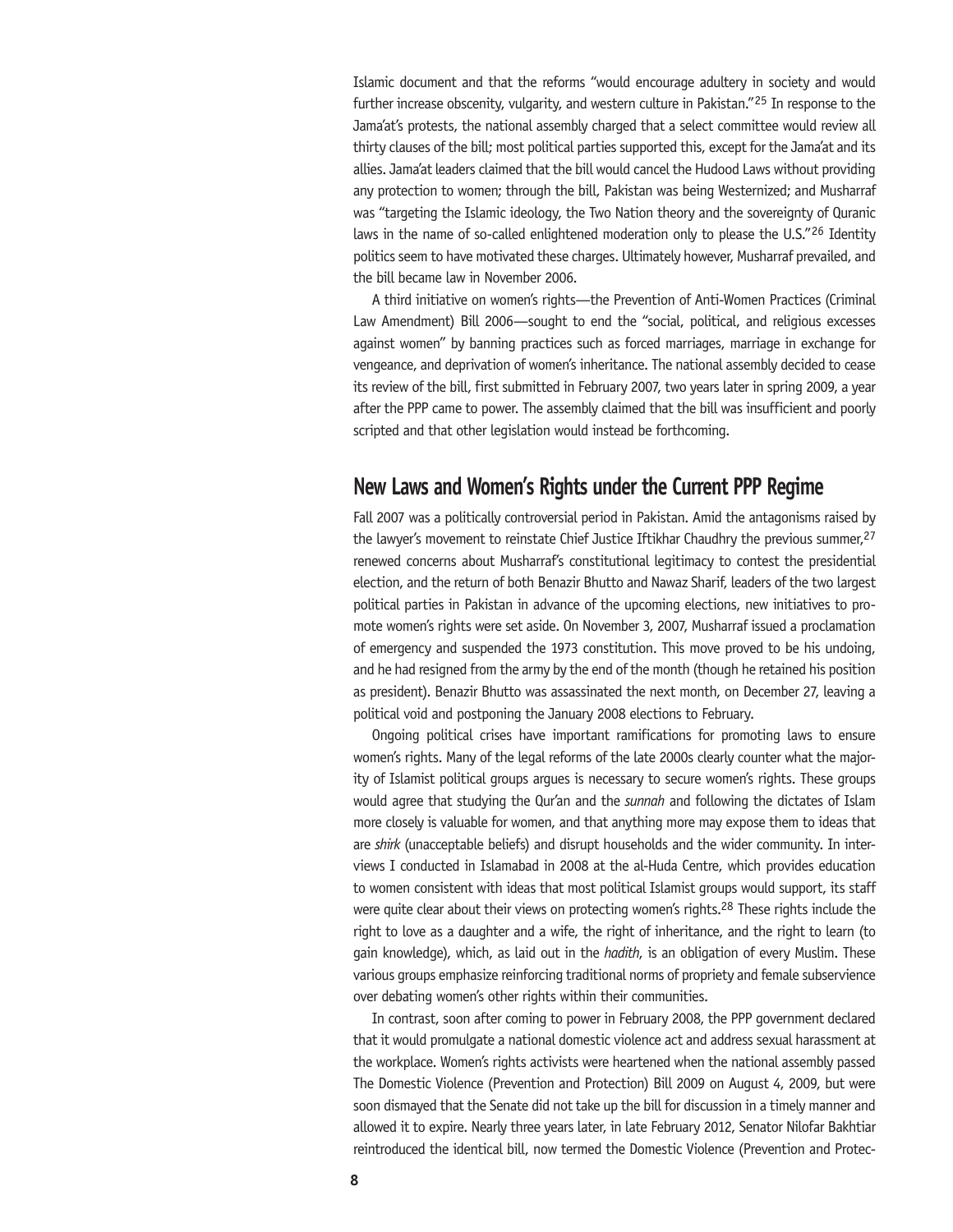tion) Act 2012, and it passed with support from all political parties represented in the upper house, including the Jamiat Ulema-i-Islam-Fazl (JUI-F), which had earlier deferred the initial bill in the Senate that had caused it to lapse.<sup>29</sup>

The twenty-eight clauses of the bill are comprehensive. They state that domestic violence includes "all intentional acts of gender-based or other physical or psychological abuse committed by an accused against women, children, or other vulnerable persons, with whom the accused person is or has been in a domestic relationship." To add some teeth to the bill, the clauses outline specific financial and penal penalties for committing acts of abuse, some of which are defined as assault in the Pakistan penal code, including "use of criminal force, criminal intimidation, economic abuse, entry into an aggrieved person's residence without his or her consent, harassment, 'mischief' against property, physical abuse, stalking, sexual abuse, verbal and emotional abuse, insults or ridicule," as well as "willful or negligent abandonment of the aggrieved person," wrongful confinement, and "other repressive or abusive behavior … where such conduct harms or may cause imminent danger or harm to the safety, health, or well-being of the aggrieved person."<sup>30</sup>

Many longtime women's rights activists celebrated the bill's passage, echoing Khawar Mumtaz of Shirkat Gah when she said,

> The bill is significant. First, it acknowledges the incidence of domestic violence. Secondly, it recognizes that it can no longer be ignored or remain invisible. For too long, treating domestic violence as a private affair has given protection to perpetrators of violence and has led to victimization of women. The passage of the bill is a measure of success of women's advocacy.<sup>31</sup>

The bill, however, only applies to a second act of violence, making it essentially legislation that results in a protection order when a first act of violence is reported. As Maliha Khan, another women's rights activist in Pakistan, points out,

> to effectively deal with this social evil, it is vital that an act of domestic violence be punished with imprisonment and/or fine at the first instance, not after a breach of protection orders.<sup>32</sup>

Even more problematic is a clause in the bill—section 25—inserted much later, shortly before the bill came up for the vote, stating that in the event of a "false accusation," an individual claiming assault and unable to prove it could face imprisonment of up to six months and a hefty fine (PKR 50,000). The problematic nature of this clause lies in the basis of gendered power in Pakistan itself. Few women, regardless of economic status, will break through cultural ties and other social barriers and lodge a complaint of domestic violence in a court. For a woman who finds the wherewithal to do so, the threat that she may not be able to prove her case may serve as a powerful constraint. It is not just the fear of imprisonment, associated with a loss of honor, or having to pay a fine with funds she likely does not have, as most women in the country have limited access to capital. For most women, navigating the legal system is intimidating enough. The legislation thus speaks volumes regarding the difficulties in legally empowering women in Pakistan. It would be sufficient for a woman to lose her case if she could not prove the harassment, but this legislation places women in the precarious position of possibly going to jail as well. It would certainly encourage more women to lodge such complaints if they were allowed just to lose their cases.

The Council of Islamic Ideology criticized the initial bill in September 2009, citing it as "discriminatory" and offering police an opportunity to violate the "sanctity of home" and encourage divorce. I queried its then chairperson, Dr. Khalid Masud, as to the basis of the council's dispute with the bill. He asserted that he personally found nothing in it that was antithetical to Islam, but some council members opposed it on political and ideological grounds.<sup>33</sup>

Despite the bill's limitations, however, it is another stepping stone on the path of strengthening judicial safeguards to ensure women's rights. Khawar Mumtaz underscored the importance of passing such legislation when she said, in reference to the bill, that

*Few women, regardless of economic status, will break through cultural ties and other social barriers and lodge a complaint of domestic violence in a court.*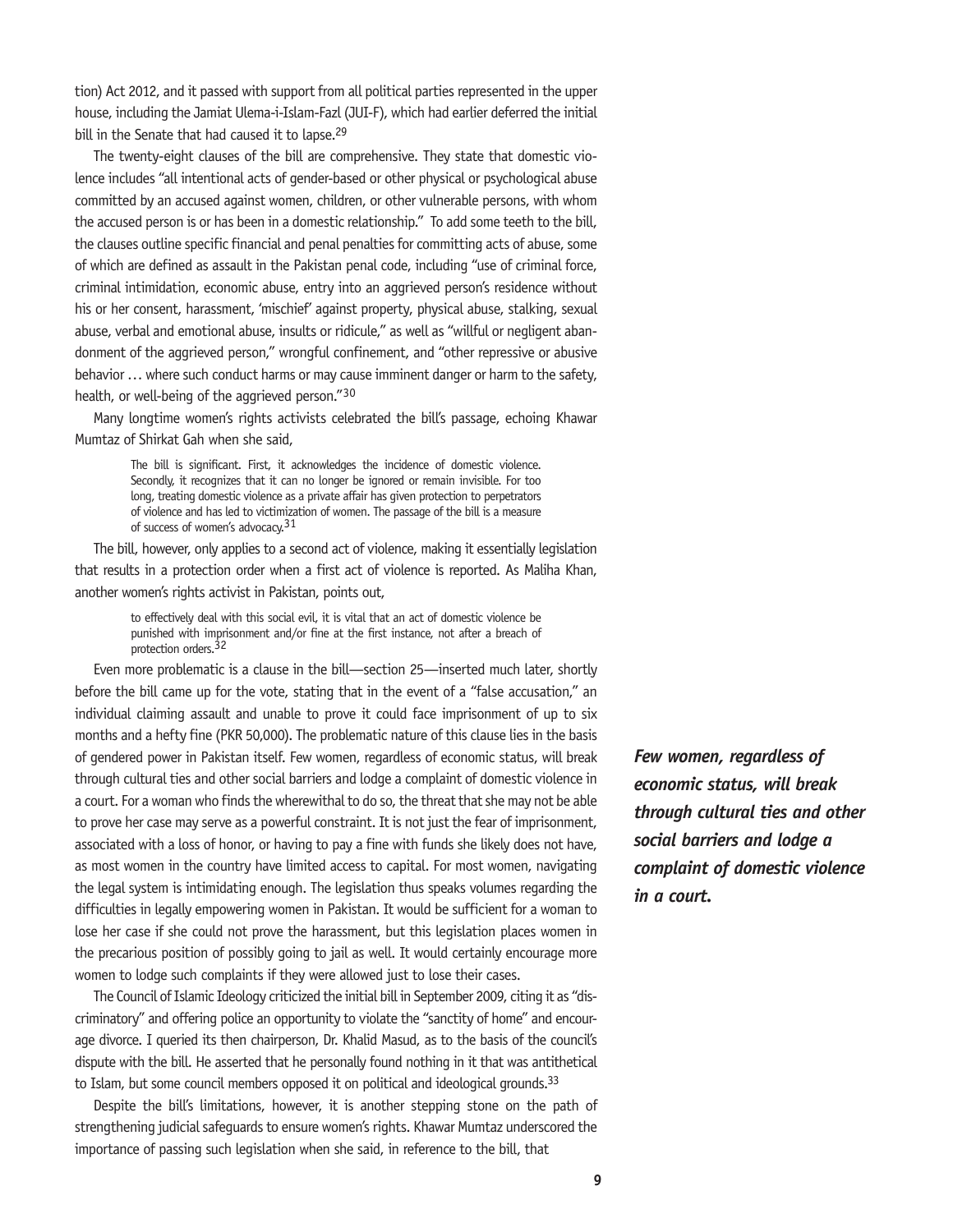laws are important for setting standards and defining what is acceptable in society. Whatever fate awaits the new law will also depend on how much people turn to it for protection. But once it is in the statute books, the option of invoking it becomes available.34

There is evidence of this in Pakistan's preparing to file its CEDAW report by finally revising the draconian Hudood Laws. The act of being raped is no longer a crime in Pakistan. While the law's modification has neither prevented rapes from occurring or suddenly transformed inflexible perceptions of women as a man's property—perhaps this is too much to expect in such a short time—it has lifted the constraints on women of charging perpetrators with rape.

A second initiative, unanimously passed in the national assembly on January 21, 2010, and signed into law eight days later, is the Protection against Harassment for Women at the Workplace Act 2009. This law makes provisions to protect women against sexual harassment in public spaces. The need for such protection is underscored by a 2007 survey showing that 78 percent of working women had been sexually harassed on the job; the figure soared to 91 percent among domestic workers.<sup>35</sup> Probably every Pakistani woman has been harassed at least once in public.<sup>36</sup> Encouragingly, the legislation further requires all public and private organizations to establish an internal code of conduct at the workplace, with complaint and appeals mechanisms aimed "at establishing a safe, working environment, free of intimidation and abuse, for all employees."37 It includes penalties for management not instituting such a code: they can be prosecuted and fined up to PKR 100,000. The accompanying amendment to Pakistan's penal code—Criminal Law (Amendment) Act 2009—recognizes that sexual harassment occurs in public places such as markets and parks as well as in workplaces and in the home, and occurs outside of stipulated employment hours. While the first clause addressing insulting modesty is explicitly for women,  $38$  the second clause is not gender specific.39 This may signal a societal shift on thinking about sexual harassment because legal assurances and penalties for breaking the law now exist that can support awareness campaigns about sexual harassment and educate women about their rights to prosecute this kind of discrimination and persecution.40

Two additional recent bills modifying the Pakistan penal code and the code of criminal procedure have brought further progress in legally empowering women in Pakistan. Passed in December 2011, the first rectifies the abandonment of the Anti-Women Practices Bill in 2009 by listing specific punishable offenses against compelling women to marry, especially "in consideration of settling a civil dispute or criminal liability," including *wanni* and *swara*, as well as depriving women from inheriting property, facilitating a woman marrying the Qur'an, and other "anti-women practices." The second bill, commonly referred to as the acid-throwing legislation, specifically cites penalties for causing harm or disfigurement by using a "corrosive substance," punishable by long imprisonment and fines of up to a million rupees.<sup>41</sup> Another act of legislation promises to make perhaps the greatest difference of all to effect women's rights and empower them in the future: the elevation of the National Commission on the Status of Women (NCSW) in early February 2012. The NCSW has been granted greater administrative autonomy to review laws, make recommendations, liaise with provincial governments, and overall gain greater scope, funding, and effect in redressing violations of women's rights.

As important as the recent developments in strengthening women's rights are, however, the social costs of militarism and extensive violence and destruction that Pakistan has been experiencing is foundational to any discussion of the role of legal reform in ensuring women's rights. As well as polarizing the country, the situation threatens to undermine state policies concerned with eliminating discrimination against women and the small gains in empowering women made thus far. The Tehrik-e Taliban Pakistan<sup>42</sup> and other militant groups are pressuring Pakistan's government to compromise on women's rights in return

*The Tehrik-e Taliban Pakistan and other militant groups are pressuring Pakistan's government to compromise on women's rights. . . . Few people are able and willing to champion the cause of women's rights in Pakistan today and pressure the federal government not to capitulate to such irredentist demands.*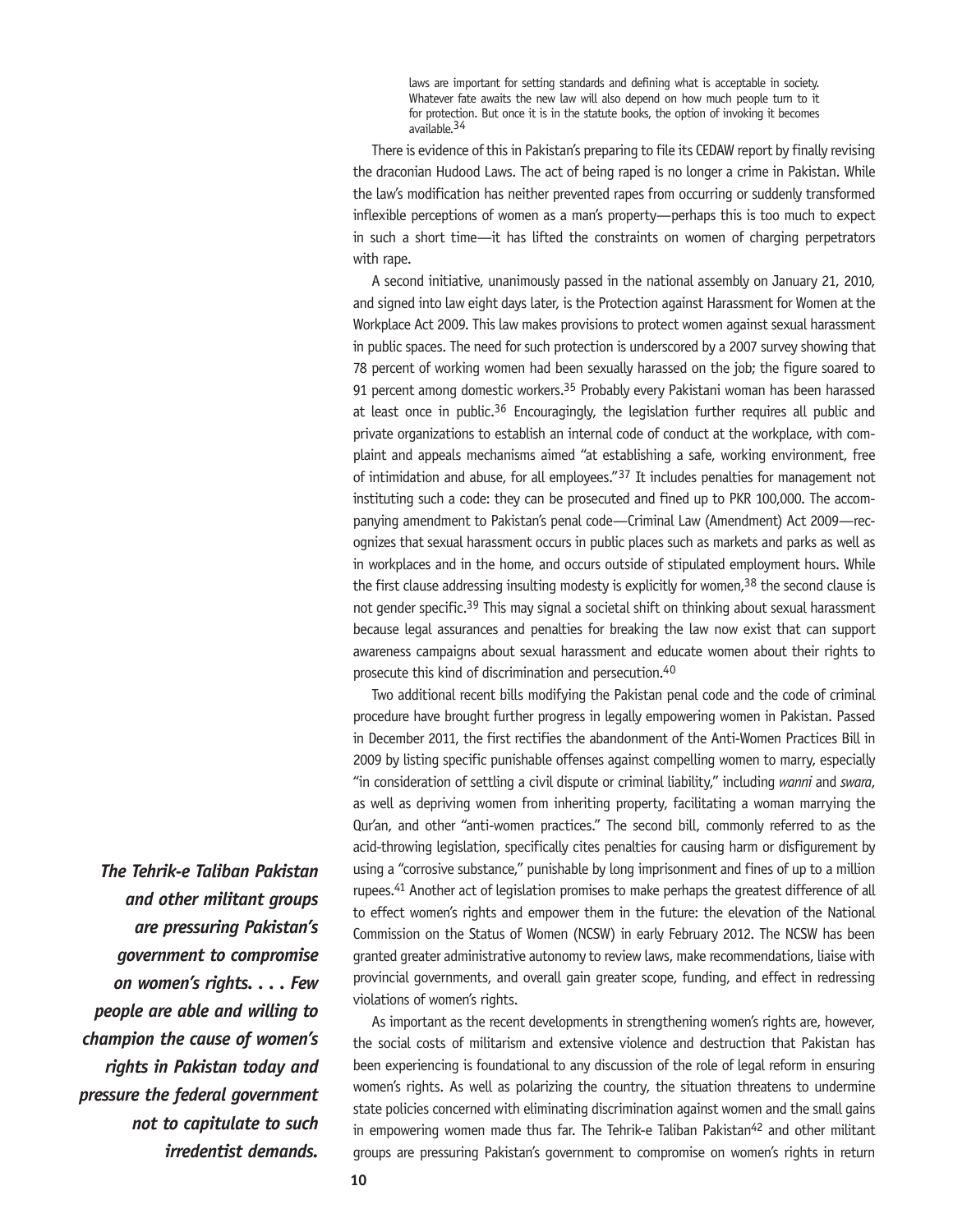for political accommodations. Few people are able and willing to champion the cause of women's rights in Pakistan today and pressure the federal government not to capitulate to such irredentist demands.

## **Promoting Women's Rights and Gender-Responsive Policies and Institutions**

It is one thing for states to pass laws to promote women's rights; the true test of commitment to rectifying inequities and injustice comes with those laws' implementation. Pakistan is navigating the first phase with mixed results. Women no longer risk being charged with a crime for being raped, and efforts are under way to ensure that women can travel to and be employed at workplaces without major harassment. But terrorists continue to attack girls' schools and seek to limit women's actions and rights in very violent ways. Women now have the right to go to a court to contest custody of children, but powerful, wealthy ex-husbands still invariably prevail. In a surprising turn of events, the Federal Shariat Court recently declared four sections of the Protection of Women Act un-Islamic and therefore unconstitutional.

Drafting new legislation to ensure women's economic rights and opportunities to earn an income will certainly be controversial, as the issues of women's mobility and economic self-sufficiency remain highly contested social terrains. Women's economic participation in Pakistan is among the lowest in the world for a variety of reasons. I learned firsthand many of the challenges confronting poor women in Pakistan to earn an income and help feed their families when I conducted field research two decades ago for my book *Walls within Walls,*  chronicling the lives of working women in the Old City of Lahore.<sup>43</sup> These women taught me then that many of them had to work within their homes, hiding the fact that they earned money doing piecework because local mores would condemn their husbands if others knew they were living off the labor of their wives' hands.

In addition, when women are entitled to inherit land, it often does not result in a title in their name and in land that they control. This reality seems to be particularly acute for uneducated women, a group legally referred to in Pakistan as *pardanashin* ladies.44 New draft legislation aimed at rectifying the inequalities women face in retaining inherited land is now being written. This should extend the demarcation of women's rights of inheritance as well as their right to buy and maintain property in their own names. It is ironic that it remains a problem in Pakistan for banks to accept the signature of a female witness in financial transactions—a result of the Law of Testimony—when the head of Pakistan's central bank was, until recently, a woman.45

That legislation strengthening women's rights under way now is important because courts are beginning to reverse a number of earlier rulings that had held up the loss of land by illiterate, ill-experienced women. Case law from the past three decades, particularly in this century, has suddenly begun to ensure the rights of *pardanashin* women.<sup>46</sup> Many of these cases are being fought by the women's descendants for reinstatement of land that had been in her name. Even "semi-illiterate" women have been deemed entitled "to the protection of law governing such ladies" because of the "disabilities which are suffered by people living a life in seclusion" unless it can be proven that "she understood [the] nature and effect" of her actions in signing away land.<sup>47</sup> By reversing a wrong—that those conversant with the legal system could take advantage of women who had never engaged with the system before—the courts are initiating an exciting orientation toward the provision of women's economic rights. These cases, however, take years to contest, as judges' caseloads are huge. Ironically, to rectify the injustice of a *pardanashin* woman's land having been taken away from her, her descendants must be both legally savvy and financially able to navigate the judicial system.

*Women no longer risk being charged with a crime for being raped, and efforts are under way to ensure that women can travel to and be employed at workplaces without major harassment.*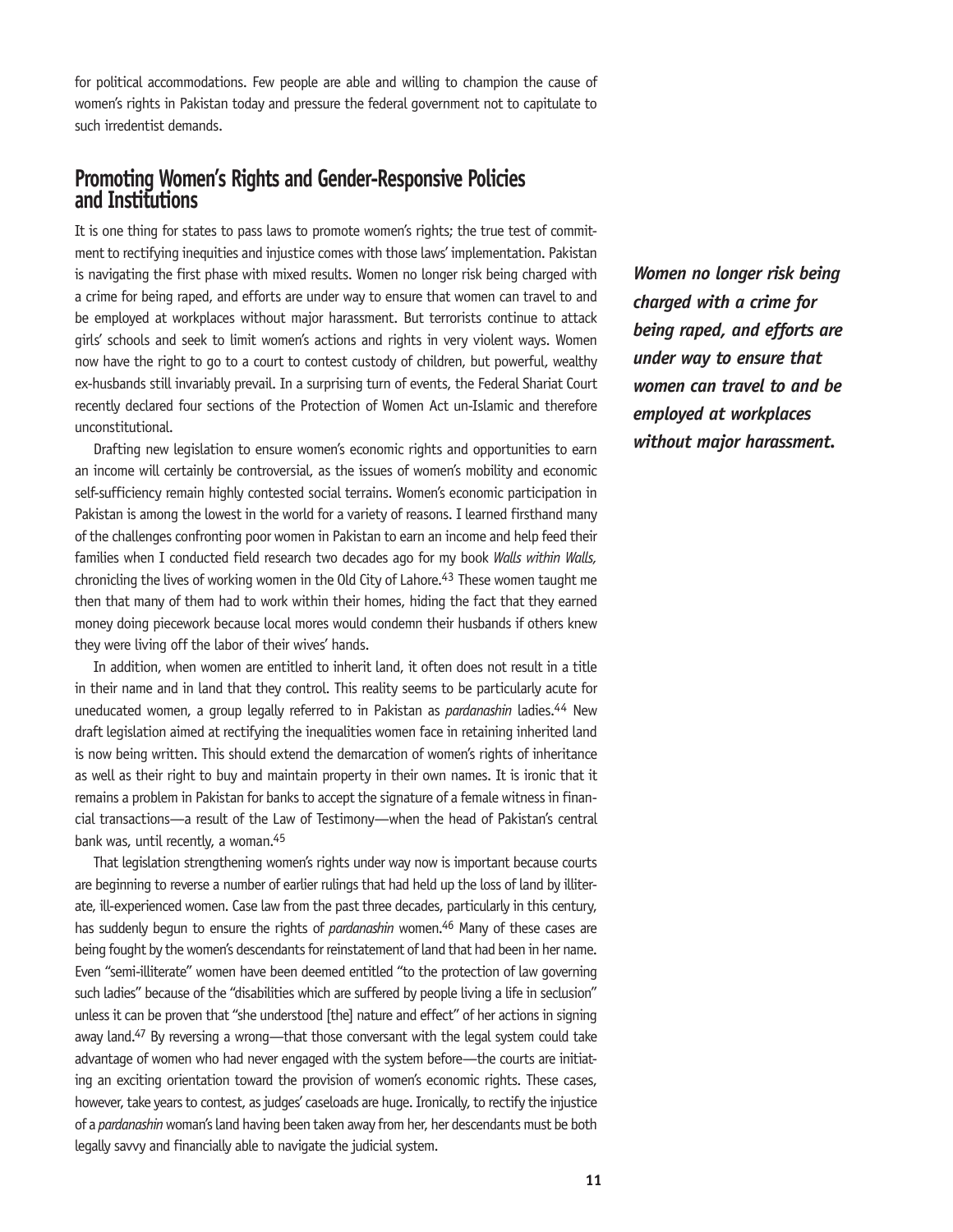But judicial advances are the work of individual jurists; there is no new institutional initiative within the legal system to ensure women's economic rights, aside from various studies undertaken by the National Commission on the Status of Women and their subsequent recommendations. The Report of the Working Group on Women, Development & Empowerment for Pakistan's draft Tenth Five-Year Plan (now shelved indefinitely) proceeds from a rights-based discourse when it argues that

> the inability of the nondemocratic state to deliver [women's] rights have weakened its legitimacy and allowed informal, custom-based systems to thrive. Meanwhile, nonstate actors have filled in the vacuum with their own regressive, discriminatory ideologies. . . . There is an urgent need to reengineer the overall national policies, institutions and their cultures, and the national budget so that these are more gender responsive.<sup>48</sup>

This critical initiative must focus on the courts themselves. The executive and legislative branches of government can promulgate laws, but mechanisms to implement those laws must be readily available in the judiciary, especially in the lower courts. Ideally, a separate court should be established within the judiciary for family law cases involving women, notably to adjudicate matrimony, custody, guardianship, and disinheritance. The judiciary must recognize that it is against the public interest for a woman who owns land to divest her interest in the land to a male relative. Enabling a woman to win a custody case is irrelevant if her children are grown up by the time the case is heard; today, it is common for such cases to linger for years.

The issue here is the availability of a forum. There are not enough judges and no state venues outside of what already exists. Judges' caseloads must be reduced so they can attend to such cases in a reasonable period. A special fund could be established to support a legal aid system for addressing this issue. These funds need not go to the government of Pakistan; they could be available to women who must learn to navigate Pakistan's legal system for the first time.

In addition, awareness of new laws must be raised to improve their enforcement. There is a dire need for public information campaigns informing women of their rights under the new sexual harassment legislation as well as other laws. Subordinate judiciary judges also must know about the new legislation affecting women's rights in Pakistan. Finally, the reforms must be a separate, mandatory topic at the Federal Judicial Academy so all new judges are aware of them.

 Far more remains to be done, including addressing the problem of human trafficking. Human rights groups have commended Pakistan for passing its Prevention and Control of Human Trafficking Ordinance in 2002, but the state primarily has paid attention to workers smuggled abroad illegally for employment and on children trafficked as camel racers to the Middle East. There has been scant attention paid to the trafficking of women for prostitution. Advocates argue that while the Women's Protection Act could be used to prosecute traffickers, laying out clear safeguards is essential to ensure that women do not live in fear of kidnapping and trafficking for either internal or external prostitution. Amendments to Pakistan's penal code have prohibited "sexual advances," but do not include sexual trafficking, a concern in the larger arena of harassment that must be addressed.<sup>49</sup>

The above arguments can be encapsulated in the following recommendations for the Pakistani government:

- Address ways to implement recently passed laws that strengthen women's rights.
- Draft new legislation to ensure women's economic rights and opportunities to earn an income.
- Ensure that women can control inherited land.
- Improve knowledge and enforcement of laws.
- Develop new legislation explicitly addressing the trafficking of women for prostitution.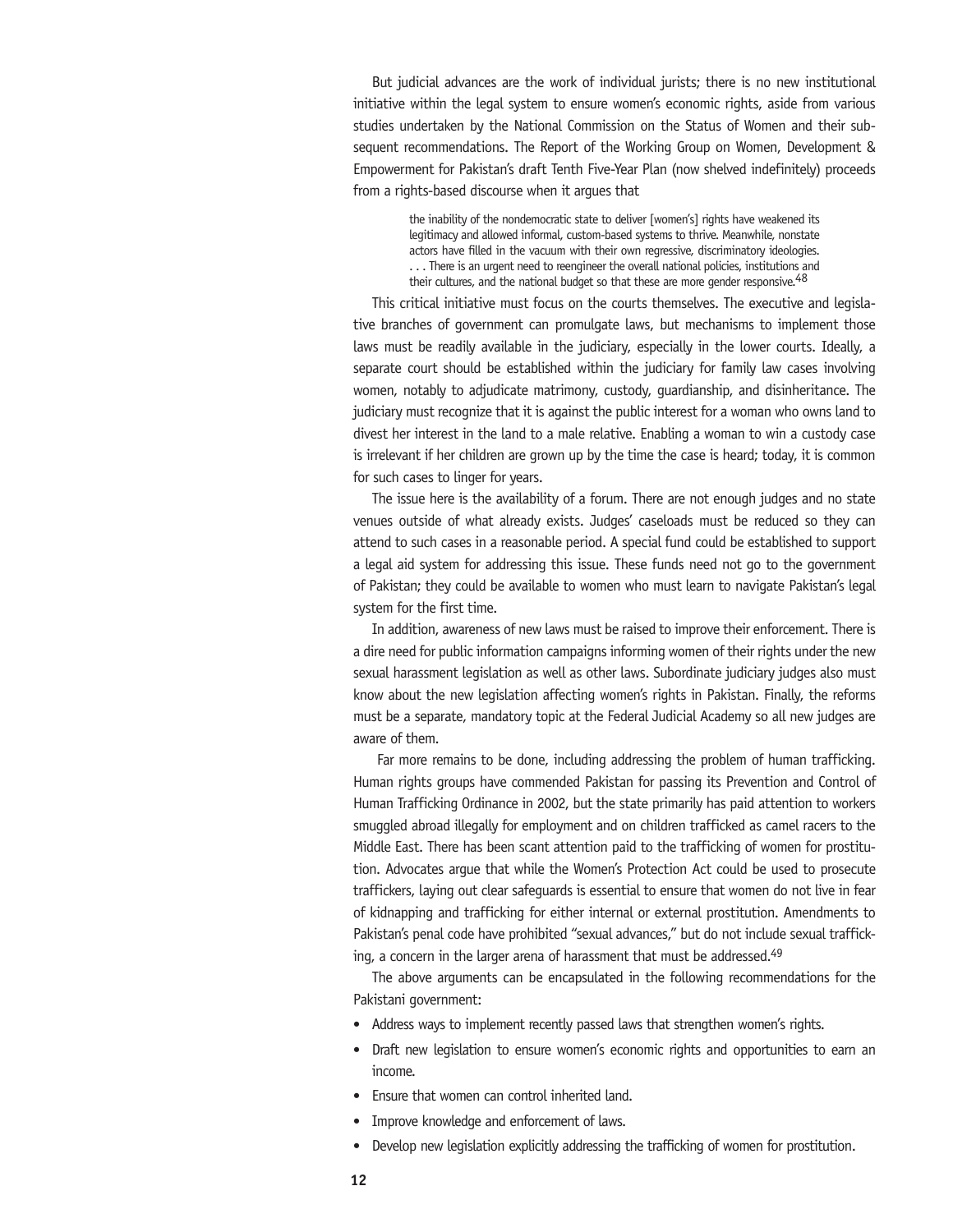Ways must be found to bring together advocates of Pakistan's two contradictory political enterprises—prioritizing global rights for women and a closer adherence to Islamic precepts—to find accommodations that not only benefit women in Pakistan but create a consensus among Pakistanis that has eluded the nation thus far. Moving further in legally empowering women in Pakistan today is a necessary condition to secure a healthy, prosperous, and viable future for the country overall.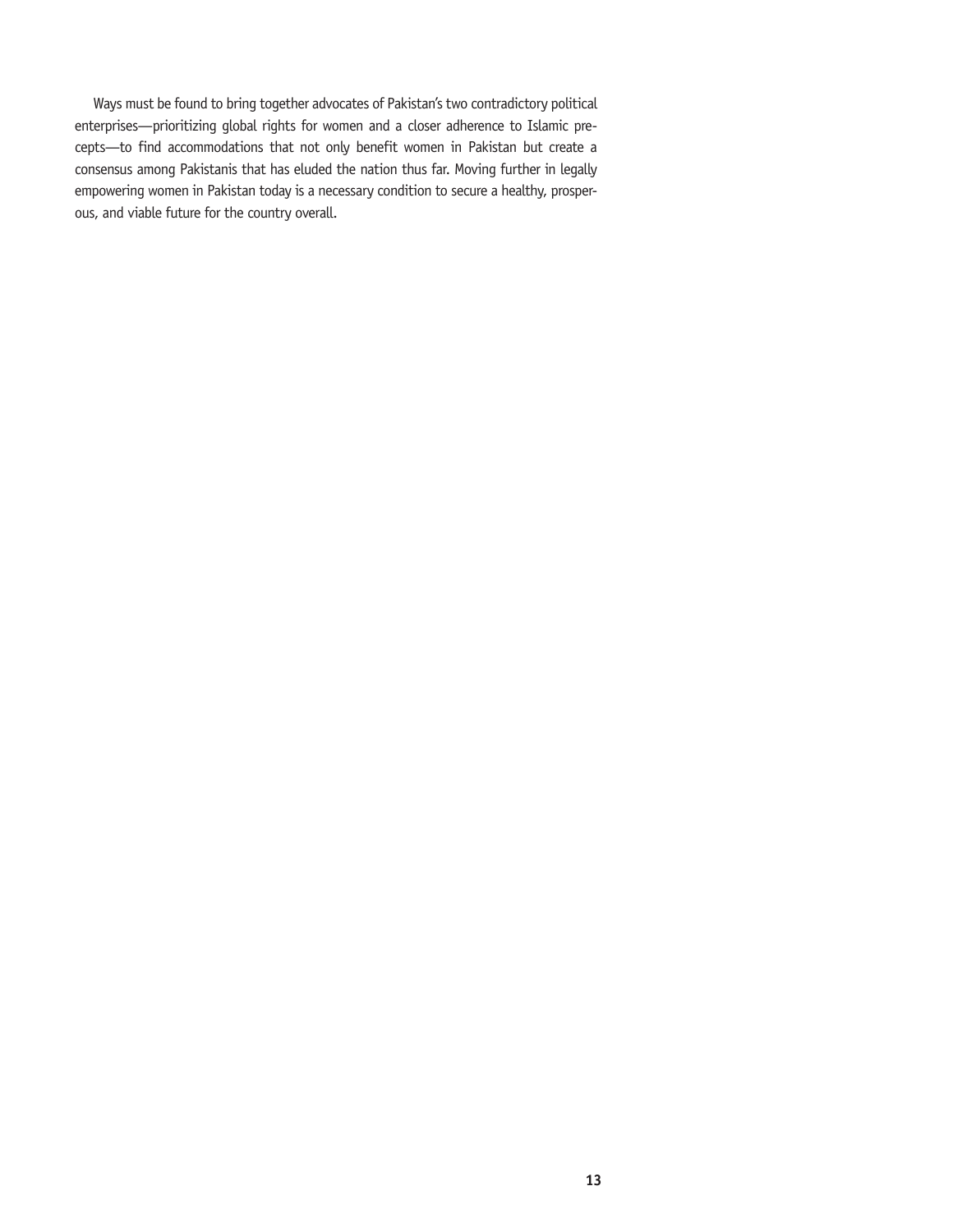### **Notes**

The author is deeply indebted to the many people who have kindly met with her in Pakistan over many years and shared their views and insights about the challenges of reforming laws and promoting women's empowerment in Pakistan. In particular, great thanks to Saba Gul Khattak and Miangul Hassan Aurangzeb for their comments and support.

- 1. On December 22, 2010, the Federal Shariat Court declared sections 11, 25, 28, and 29 of this act in violation of Article 203DD of the constitution. The revised act is at www.pakistani.org/pakistan/legislation/2006/wpb.html.
- 2. The Sipah-e-Sahaba is a Jhang-based Sunni Islamist militant organization; the Jama'at-i-Islami is the oldest Islamist political party in Pakistan; the Pakistan Taliban, officially the Tehrik-i-Taliban Pakistan, is a conglomeration of numerous distinct Islamist militant groups, most of which are based in the northwest areas of Pakistan.
- 3. Fatima Mernissi, *Beyond the Veil: Male-Female Dynamics in Modern Muslim Society,* revised edition (Bloomington, IN: Indiana University Press, 1987), xii.
- 4. *Swara* is the practice of forcing a girl to be married as a kind of blood money payment. *Karo-kari* refers to honor killings, specifically in Sindh province.
- 5. I have elaborated further on women's legal rights in Pakistan in the country's first few decades in Anita M. Weiss, "Interpreting Women's Rights: The Dilemma over Eliminating Discrimination against Women in Pakistan," *International Sociology* 18, no. 3 (September 2003), 581–601.
- 6. All references are from Government of Pakistan, *The Constitution of the Islamic Republic of Pakistan,* 1973, edition published by the National Assembly of Pakistan, 1993.
- 7. Mohammad Zia-ul-Haq, "Introduction of Islamic Laws: Address to the Nation," *Islamabad*, February 10, 1979, 3.
- 8. I have written extensively on this. See, e.g., "Women's Position in Pakistan: Sociocultural Effects of Islamization, *Asian Survey* 25, no. 8 (August 1985), 863–80; Anita M. Weiss, ed., *Islamic Reassertion in Pakistan: The Application of Islamic Laws in a Modem State,* (Syracuse, NY: Syracuse University Press, 1986; republished in Pakistan by<br>Vanguard Press, 1987); "The Consequences of State Policy for Women in Pakistan," in Myron Weiner and Ali Banuazizi, eds., *The Politics of Social Transformation in Afghanistan, Iran, and Pakistan* (Syracuse, NY: Syracuse University Press, 1994), 412–44; and more recently, "Islamic Influence on Sociolegal Conditions of Pakistani Women," in Daniela Bredi, ed., *Islam in South Asia* (Rome: Istituto per l'Oriente, 2004), 307–28, Monograph of Oriente Moderno New Series, 23, 1 (in Italian and English).
- 9. The Convention on the Elimination of all forms of Discrimination Against Women entered into force in 1981. Pakistan, under Benazir Bhutto, Nawaz Sharif, and Pervez Musharraf, was reluctant to file its mandatory report to the UN CEDAW Committee, due soon after it became a state party in March 1996. It was supposed to report on its efforts to eliminate discrimination against women, but it was soon apparent that without modulating some of the laws passed during Zia's regime—such as criminalizing the act of being raped by accusing a victim of adultery—the international community would harshly condemn any report that it produced.
- 10. United Nations General Assembly, "Vienna Declaration and Programme of Action," July 12, 1993, www.un.org/ ecosocdev/geninfo/populatin/icpd.htm.
- 11. Government of Pakistan, Ministry of Women Development, Social Welfare, and Special Education, Report of the Commission of Inquiry for Women, August 1997, ii.
- 12. Ministry of Women Development, Report, xi.
- 13. Asia Watch and the Women's Rights Project, *Double Jeopardy: Police Abuse of Women in Pakistan* (New York: Human Rights Watch, 1992), 39.
- 14. I had seen different versions of Pakistan's draft CEDAW Report by that time. On September 7, 2001, the thensecretary of the Ministry for Women's Development told me that the CEDAW report was in the midst of being proofread and she expected it to be submitted shortly.
- 15. This step was shared with me on many occasions by various people in Musharraf's government, including the secretary and the minister of the Ministry for Women's Development.
- 16. "Plan to Better Women's Lot," *Dawn*, March 8, 2002, http://archives.dawn.com/2002/03/08/top4.htm.
- 17. The term *zina*, broadly referring to adultery, encompasses unlawful sexual intercourse, illicit sex, or fornication outside of marriage. From Rudolph Peters, *Crime and Punishment in Islamic Law: Theory and Practice from the Sixteenth to the Twenty-First Century* (Cambridge: Cambridge University Press, 2005).
- 18. U.S. Department of State, "Country Reports on Human Rights Practices 2001: Pakistan," Bureau of Democracy, Human Rights, and Labor, March 4, 2002, 10, www.state.gov/g/drl/rls/hrrpt/2001/sa/8237.htm.
- 19. A fuller discussion of this act can be found in Zubeida Mustafa, "A Long Way to Go," *Dawn*, May 31, 2007, www. dawn.com/weekly/review/archive/070531/review2.htm.
- 20. Protection of Women (Criminal Laws Amendment) Act 2006, www.pakistani.org/pakistan/legislation/2006/wpb.html.
- 21. *Fiqh*, Islamic jurisprudence or legal doctrine, varies between the four Sunni schools of jurisprudence: Hanafite (regionally tied to former Ottoman Empire territory), Hanbalite (Saudi Arabia), Malakite (North Africa and Islamic Spain), and Shafi'ite (Middle East and Indonesia). Hanafi jurisprudence is generally more liberal in its interpretations, accepting *ijma* (consensus) and *qiyas* (analogical reasoning) as sources of law, while Hanbali jurisprudence only accepts the Qur'an and sunnah.
- 22. These scholars were Mufti Muneebur Rehman, chairman of the Ruet-i-Hilal Committee; Maulana Abdul Malik, an MMA MNA; Javed Ahmad Ghamdi, director of the Idara al Mawrid and a member of the Council of Islamic Ideology; and Dr. Tufail Hashmi, author of *Hudood Ordinance in the Light of the Book* and *Sunnah*.
- 23. As reported by Anwar Mansuri, "CII wants Hudood law reformed," *Dawn*, June 28, 2006, www.dawn.com/ 2006/06/28/nat1.htm.
- 24. An editorial in *Dawn* reported that because of the *zina* ordinance (in the Hudood Laws), the number of women imprisoned rose drastically. It noted that there were seventy women imprisoned in Pakistan in 1979; by 1988, there were six thousand, 80 percent of whom were imprisoned under the *zina* ordinance. In 2002, 80 percent of adultery-related Hudood cases were filed without supporting evidence. Maheen A. Rashdi "Amendments to Hudood Ordinances" editorial, *Dawn*, 14 August 2006, www.dawn.com/2006/08/14/ed.htm.
- 25. This quote by MMA MNA Razia Aziz captures the tone of rhetoric used by MMA members once the Hudood reforms were tabled in the National Assembly. See discussion of this by Ahmed Hassan "PML-MMA panel to discuss draft of Hudood bill," *Dawn*, 27 August 2006, www.dawn.com/2006/08/27/local20.htm.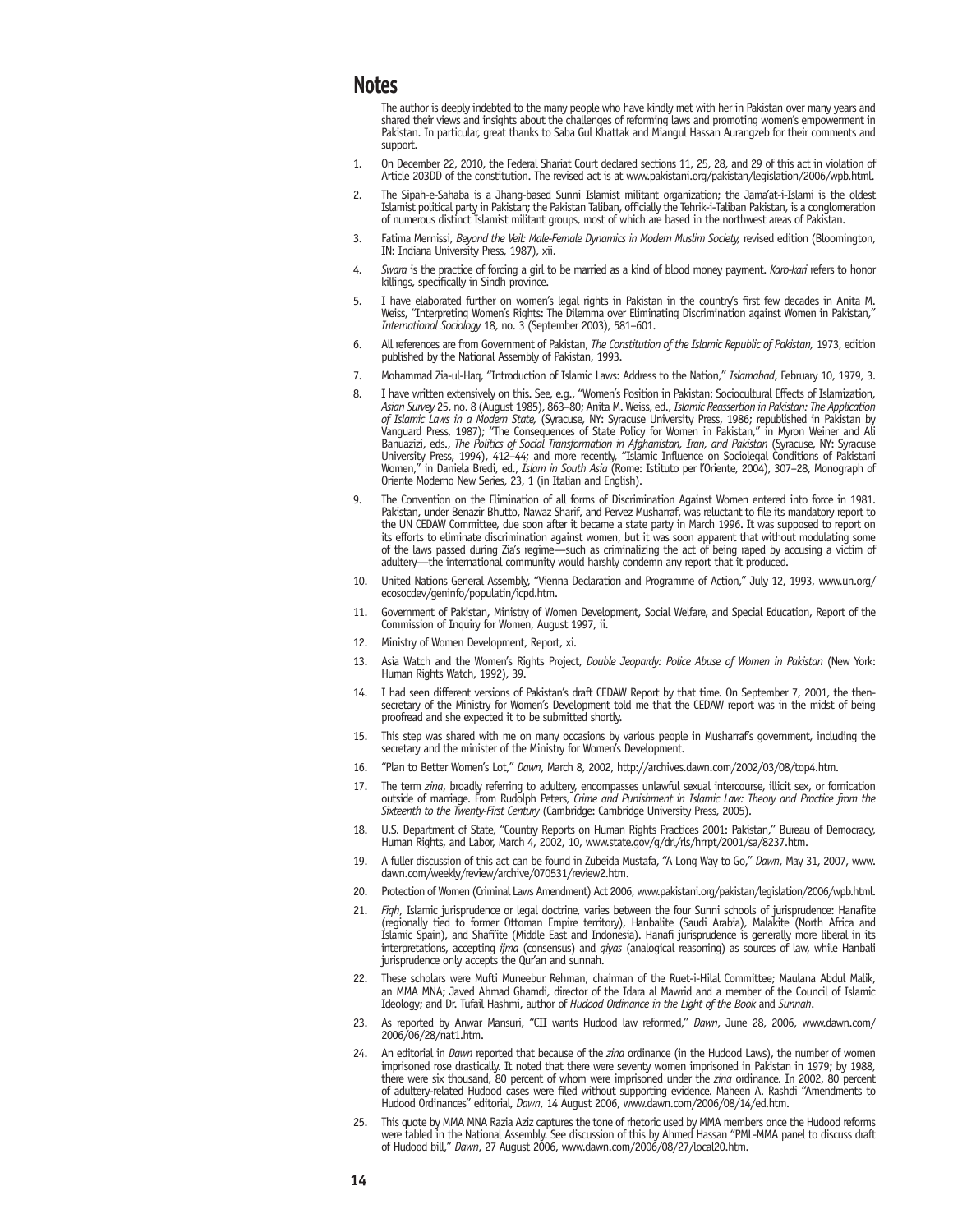- 26. This was stated by the Islamist opposition on 4 September 2006, as reported in Raja Asghar "Amended Bill on Women's Rights Presented to NA: Protest Walkout by MMA, PML-N" *Dawn*, 5 September 2006, www.dawn.com/ 2006/09/05/nat9.htm.
- 27. In March 2007, Musharraf suspended Chief Justice Chaudhry when Chaudhry refused to resign under pressure from Musharraf, ostensibly over Chaudhry's refusal to use the Supreme Court to guarantee Musharraf another five-year mandate to rule. Chaudhry's suspension, in combination with Musharraf's implementation of emergency rule, galvanized Pakistan's lawyers. Over the next two years hundreds of lawyers and opposition politicians were arrested for participating in the resulting pro–rule of law lawyer's movement. In March 2009, popular support for Chaudhry peaked, with thousands coming out to greet him on the road between Islamabad and Lahore. The PPP government caved to this public pressure and restored Chaudhry as chief justice.
- 28. While staff at al-Huda agreed to meet with me, we also agreed that the interviews, conducted in early November 2008 at the al-Huda headquarters in Islamabad, would be anonymous. I conducted the interviews as part of a larger project, *Interpreting Islam, Modernity, and Women's Rights in Pakistan,* still in progress.
- 29. See Amir Wasim, "Domestic Violence No More a Private Affair," *Dawn*, February 21, 2012, www.dawn.com/ 2012/02/21/domestic-violence-no-more-a-private-affair-2.html.
- 30. See Raja Asghar, "National Assembly Bill Outlaws Domestic Violence," *Dawn*, August 5, 2009, http://archives. dawn.com/archives/37827
- 31. See Zofeen Ebrahim, "Domestic Violence Bill Draws Mixed Reactions," Inter Press Service News Agency, September 7, 2009, http://ipsnews.net/news.asp?idnews=48354.
- 32. Ebrahim, "Domestic Violence Bill."
- 33. Personal conversation, Ann Arbor, MI, September 12, 2009.
- 34. Ebrahim, "Domestic Violence Bill."
- 35. The results of the survey, conducted by the Alliance Against Sexual Harassment at Workplaces, is reported in "Sexual Harassment of Women on Rise in Pakistan," *Daily News & Analysis,* December 3, 2007, www.dnaindia.com/ world/report\_sexual-harassment-of-women-on-rise-in-pakistan\_1136955.
- 36. Huma Yusuf, "Issues beyond Harassment," *Dawn*, November 15, 2009, www.dawn.com/wps/wcm/connect/ dawn-content-library/dawn/the-newspaper/editorial/issues-beyond-harassment-519.
- 37. Statement of Objects and Reasons, draft legislation, Protection from Harassment Act 2008 and Code of Conduct for Protection against Harassment at the Workplace Schedule.
- 38. This clause (i), amending Section 509 of the Pakistan penal code, 1869 (Act XLV of 1960) reads: "Whoever intending to insult the modesty of any woman, utters any word, makes any sound or gesture, or exhibits any object, intending that such word or sound shall be heard, or that such gesture shall be seen, by such woman, or intrudes upon the privacy of such woman."
- This second clause (ii) of the amendment reads: "Whoever--conducts sexual advances, or demands sexual favours or uses written or verbal communication or physical conduct of a sexual nature which intends to annoy, insult, intimidate, or threaten the other person."
- 40. Yusuf, "Issues beyond Harassment."
- 41. Acid Control and Acid Crime Prevention Bill 2010, www.na.gov.pk/uploads/documents/1302318969\_628.pdf.
- 42. I am using this term to include the gamut of Islamist political groups that have taken up arms against the government of Pakistan in the Federally Administered Tribal Areas and Khyber Pakhtunkhwa in recent years.
- 43. Anita M. Weiss, Walls within Walls: Life Histories of Working Women in the Old City of Lahore (Boulder, CO: Westview Press, 1992); 2nd edition with a new preface published by Oxford University Press, 2002.
- 44. A *pardanashin*, or woman under the veil, often lives her life in seclusion, having little to do with men aside from her immediate male family members and only leaving the home wearing a body veil. A *pardanashin's* subsequent<br>reliance on male interlocutors heightens her social and legal vulnerabilities within the context of ineffective structures.
- 45. Dr. Shamshad Akhtar completed her three-year term as the governor of the State Bank of Pakistan in January 2009, and has been succeeded by Mr. Saleem Raza.
- 46. Among the numerous cases that exist, see Khushi Muhammad and Two others vs. Jannat Bibi 2004 CLC 1747 (Lahore), decided on April 19, 2004, and Ch. Muneer Hussain vs. Mst. Wazeeran Mai PLD 2005 Supreme Court 658, decided on April 6, 2005.
- 47. As cited in the Legal Decision of Ch. Muneer Hussain vs. Mst. Wazeeran Mai PLD 2005 Supreme Court 658, decided on April 6, 2005.
- 48. "Draft Report of the Working Group on Women, Development & Empowerment," Tenth Five-Year Plan 2010–15, January 2010.
- A seminar held in Peshawar on illegal migration, human trafficking, and smuggling raised the demand to amend the human trafficking ordinance. See "Government Urged to Amend Law against Human Trafficking," *The News,* February 24, 2010, www.thenews.com.pk/TodaysPrintDetail.aspx?ID=225892&Cat=7&dt=2/25/2010.